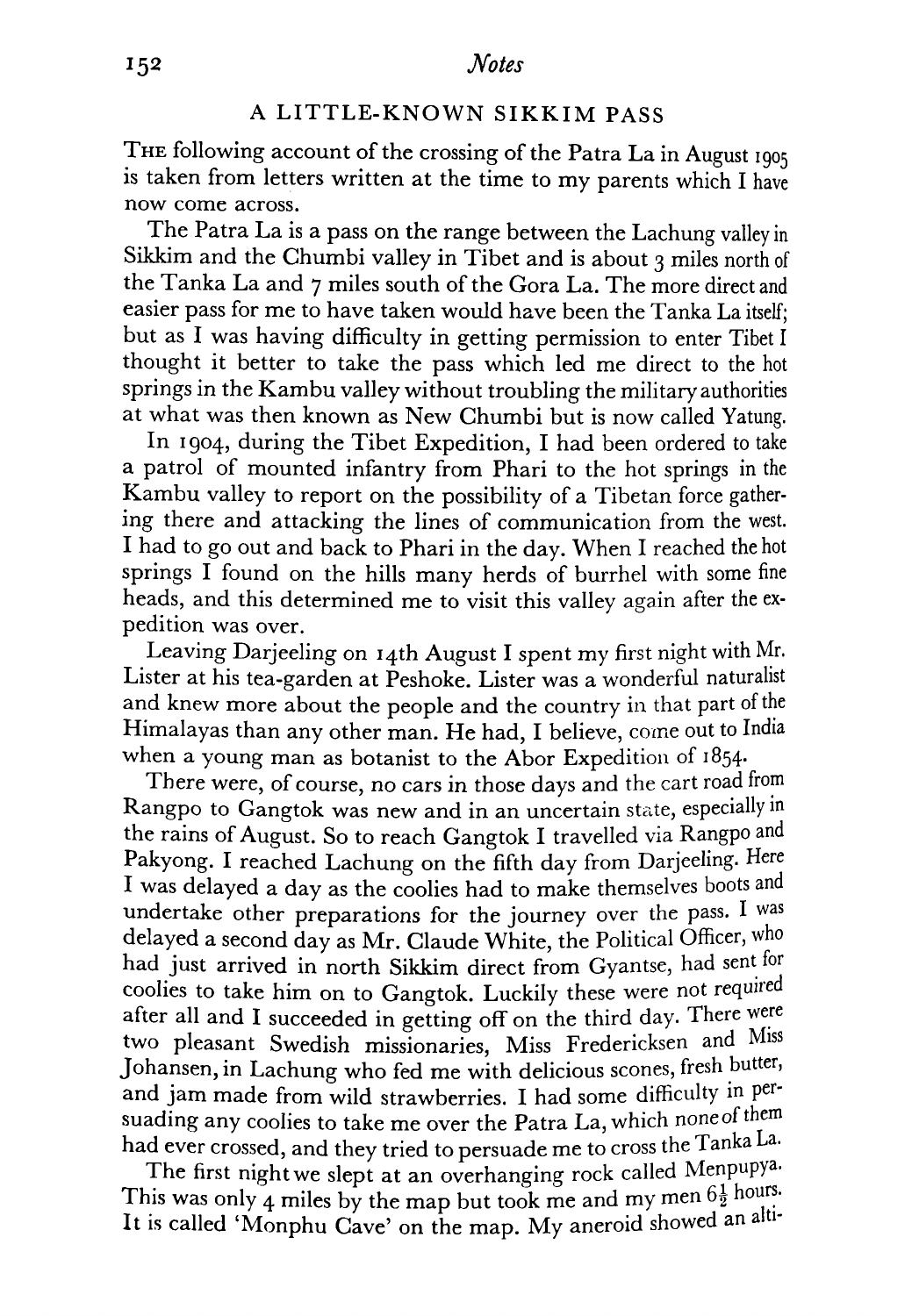tude of 11,700 feet. The next day, six hours' travelling took me to Surndendzong at 15,500 feet. This was above fuel level and I did not expect to find yak dung on this little-frequented track, so just before leaving the fuel level I made each man collect a little firewood, enough for one night. On zgrd August we made an early start. I came on some snowcock and in futile pursuit of them I got lost in a fog; but by good luck I found my coolies again. There was now no track of any kind, but I had an inaccurate map on a small scale. After crossing two low passes we descended to a valley where there were a few rhododendron bushes. From here on our journey was pure guesswork, but we happened to strike the right valley. After going up this for two hours we reached a fork with no indication as to which branch to take. It was very cold and pouring with rain. I sent some of the men up the most likely branch to see if they could find any indication as to the way to the pass. My Indian servant and I, who were both mountain sick, took what shelter we could among the rocks and had a calorit of hot pea-soup. I have often wondered why calorits went out of fashion. Perhaps because they had an unpleasant flavour and were more bulky than ordinary tins of food; they were, however, handy and comforting, quick to prepare, and carried their own fuel. As I have not heard of them since those days I may explain that the tin of soup or stew was surrounded by an outer tin about a quarter of an inch larger all round. This outer casing was pierced in three or four places with a skewer. This allowed two chemicals to mix and in a very short time the food inside was heated and was then opened in the ordinary way. After  $2\frac{1}{2}$  hours the men returned. They had found a single stone balanced on another and this was sufficient to indicate the road. The clue seemed slight but we followed up that valley and came on several more of these faint signs. We had to scramble over loose stones among patches of snow. Near the summit I was so bad with mountain sickness that I had to be helped up to the pass, and several of the coolies were in the same state. The fit ones left their loads at the pass and gallantly returned to carry the loads and generally assist those who were ill. The summit was 17,500 feet by my single small aneroid ; but I think the pass cannot be quite so high as this.

Just over the pass we had to cross two patches of ice-small incipient or dying glaciers. We had an easier time down and soon got <sup>on to</sup> open turf which we descended until to our joy we saw a black Tibetan tent surrounded by **a** herd of grazing yaks. I was glad to get warm and to dry my soaking clothes before the drukpa's fire, and here we spent the night at 16,100 feet. The next morning it cleared and I saw that the pass behind us was white with snow. Our host the  $d\n r$  said that now the pass would be closed till next July, so that efforts to avoid the military authorities in Chumbi were of no **avail** !